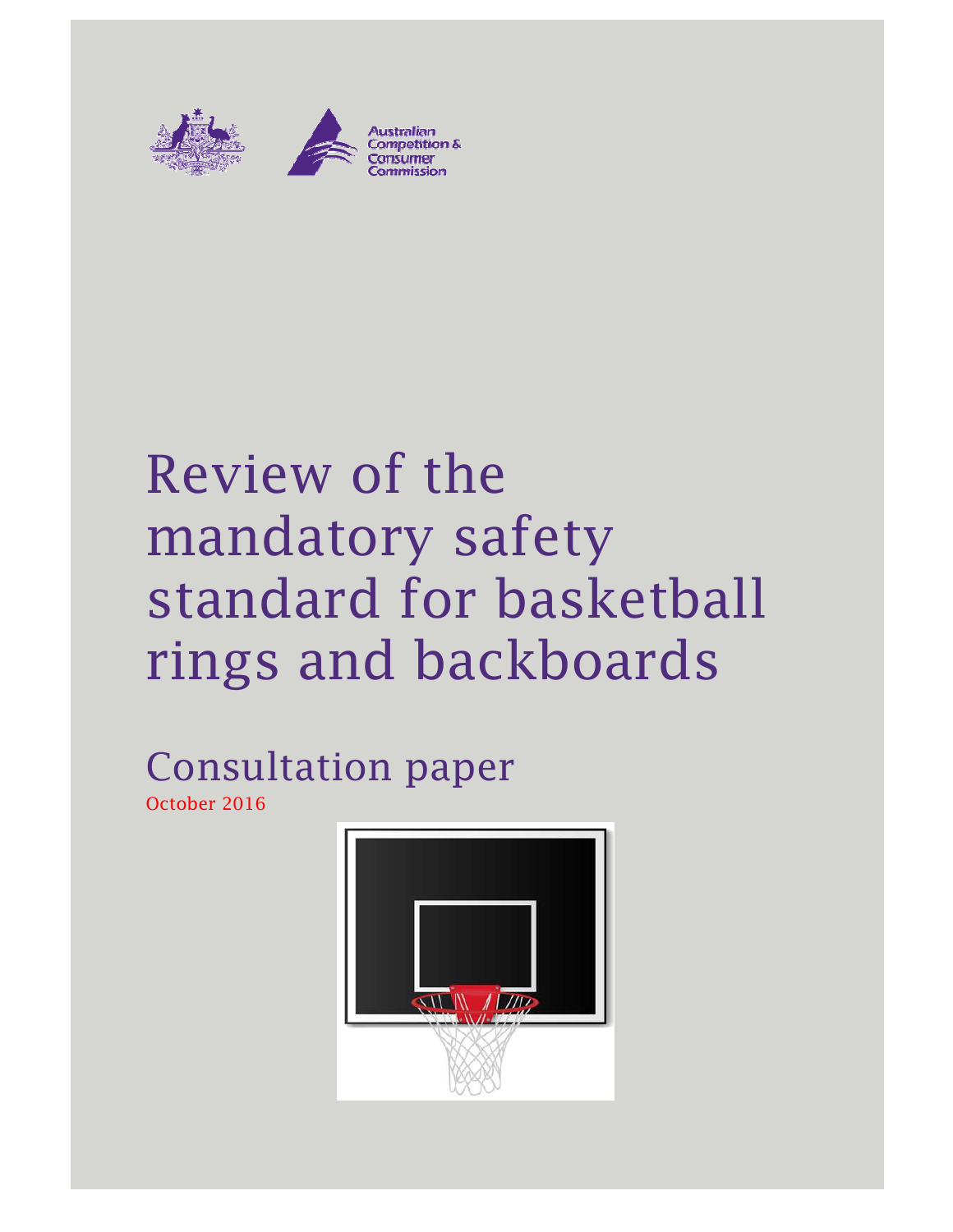#### Disclaimer

The Australian Competition & Consumer Commission (ACCC) has developed this consultation paper to seek the views of stakeholders about the mandatory safety standard for basketball rings and backboards.

© Commonwealth of Australia 2016. All material contained within this work is provided under a Creative Commons Attribution 3.0 Australia licence (creativecommons.org.au/), with the exception of any logos, illustrations or images. You may forward or otherwise distribute the paper. You may re-use the text in other formats, provided the ACCC is acknowledged as the source of the material and directions to access the full document are provided. You may not copy or reproduce any logos, illustrations or images. For more information, contact the Director Corporate Communications, ACCC, GPO Box 3131, Canberra ACT 2601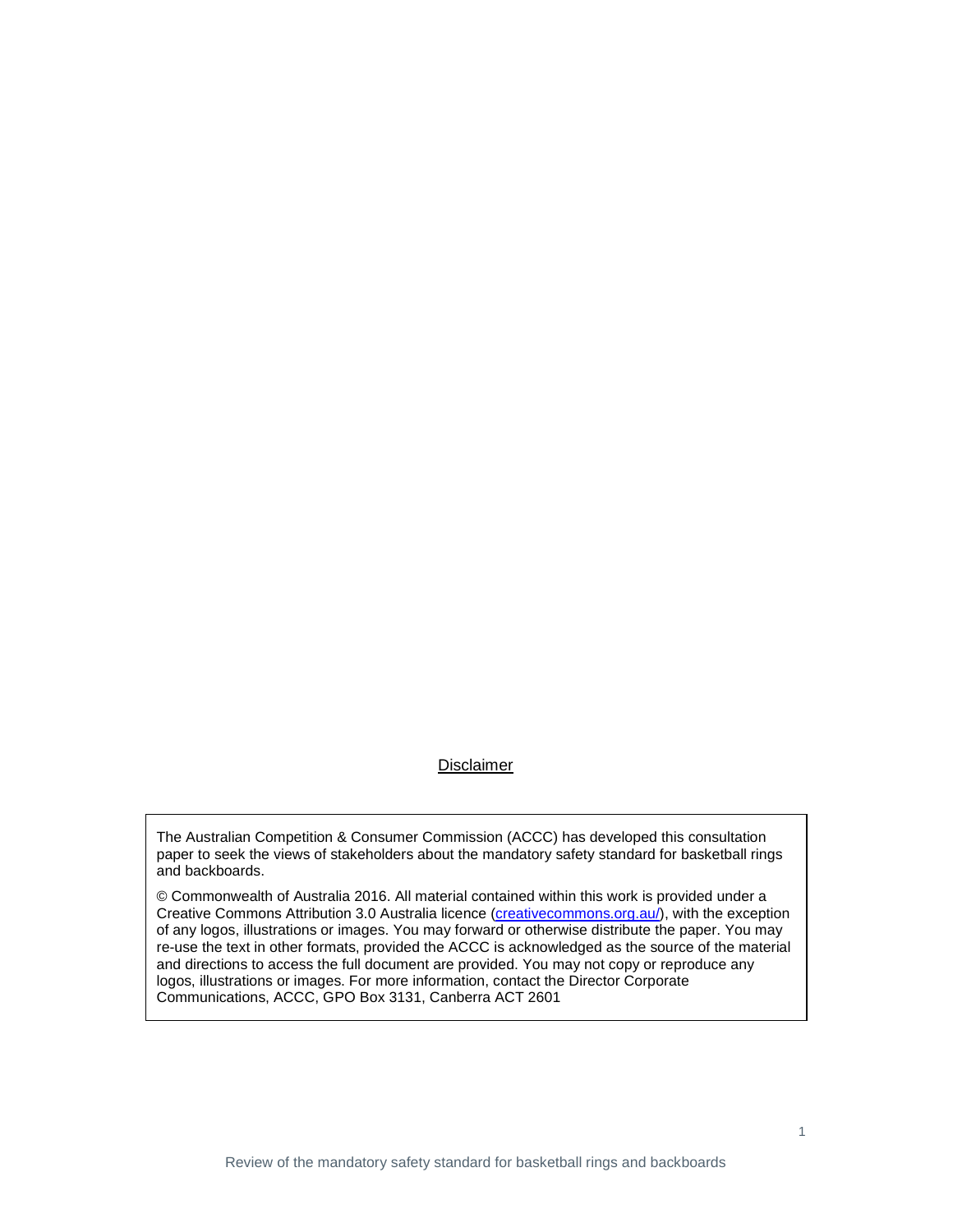#### **Table of contents**

| 1.             |  |                                                                      |  |  |  |
|----------------|--|----------------------------------------------------------------------|--|--|--|
| 2.             |  |                                                                      |  |  |  |
| 3.             |  |                                                                      |  |  |  |
|                |  |                                                                      |  |  |  |
|                |  | 3.2 Injuries and deaths involving basketball rings and backboards  4 |  |  |  |
|                |  |                                                                      |  |  |  |
| 4.             |  |                                                                      |  |  |  |
|                |  |                                                                      |  |  |  |
|                |  |                                                                      |  |  |  |
| 5.             |  |                                                                      |  |  |  |
| 6.             |  |                                                                      |  |  |  |
|                |  |                                                                      |  |  |  |
|                |  |                                                                      |  |  |  |
|                |  |                                                                      |  |  |  |
|                |  |                                                                      |  |  |  |
| 7 <sub>1</sub> |  |                                                                      |  |  |  |
| 8.             |  |                                                                      |  |  |  |
| 9.             |  |                                                                      |  |  |  |
|                |  |                                                                      |  |  |  |
|                |  |                                                                      |  |  |  |
|                |  |                                                                      |  |  |  |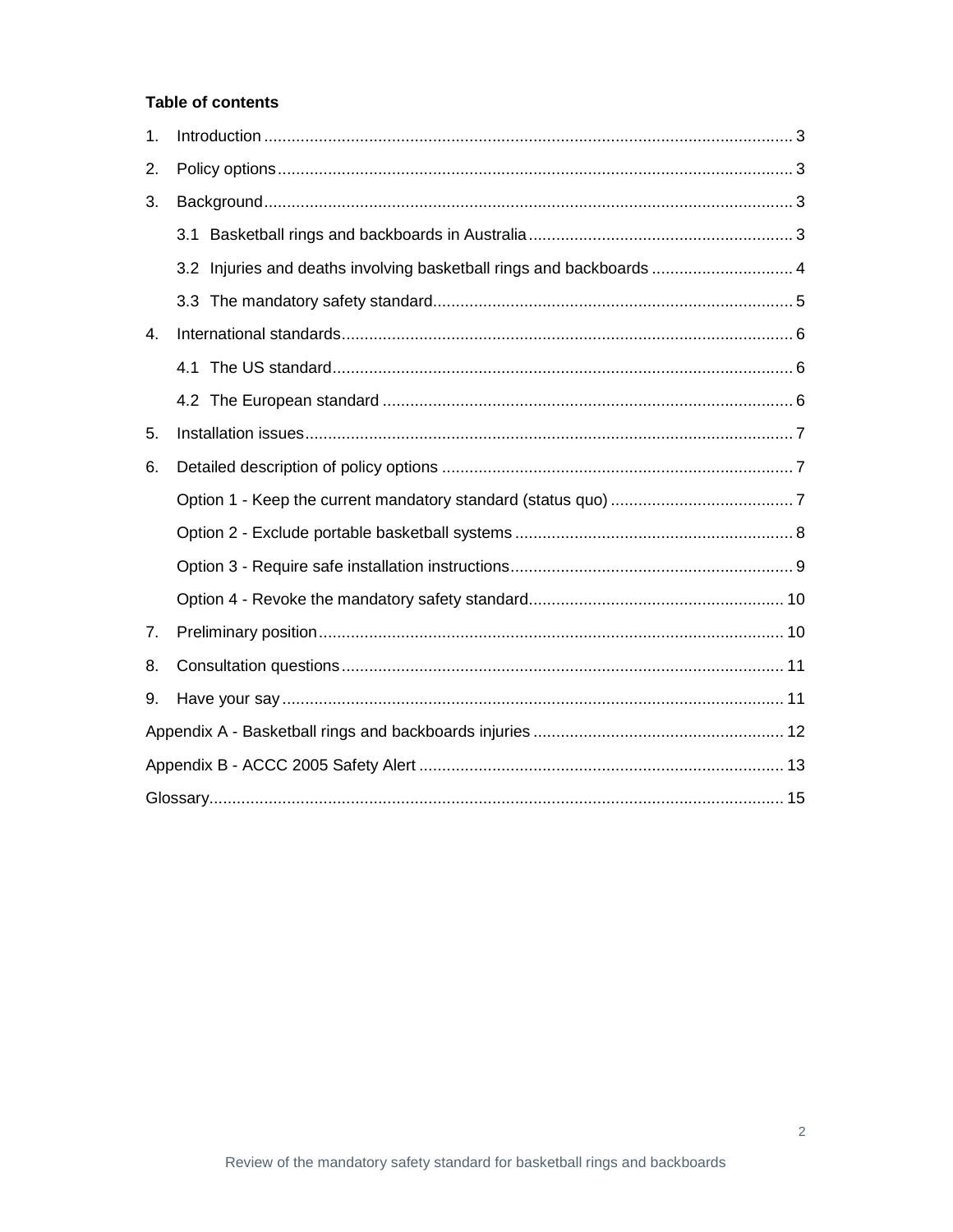## 1. Introduction

The ACCC is reviewing the mandatory safety standard for basketball rings and backboards because the market has changed since the mandatory safety standard was introduced.

The ACCC is considering whether portable basketball systems should be excluded from the mandatory safety standard and whether installation instructions should be provided with traditional basketball rings and backboards.

The ACCC seeks stakeholder information that could assist in the review.

**The consultation process outlined in this paper may be the only opportunity for you to provide input into this review.** 

**You are encouraged to make submissions.** 

## 2. Policy options

This consultation paper discusses four policy options:

Option 1 Keep the current mandatory safety standard

Option 2 Exclude portable basketball systems

Option 3 Require safe installation instructions

Option 4 Revoke the mandatory safety standard.

## 3. Background

The key risk with basketball rings and backboards arises from their installation. Deaths and serious injuries occur when a basketball ring or backboard is attached to a structure such as the brick wall of a garage. These walls cannot cope with the stresses placed on them when users perform 'slam dunks' – where the player hangs and swings from the basketball ring.

When basketball rings and backboards are placed under pressure from continual play the installations can weaken. Fatal and serious injuries then result when the brick walls collapse, causing debris such as heavy bricks and sharp guttering to fall onto the player.

The mandatory safety standard for basketball rings and backboards was introduced in 2005 based on a Victorian regulation. The purpose of the mandatory safety standard is to reduce deaths and serious injuries from unsafe use ('slam dunking') and inappropriate installation.

## 3.1 Basketball rings and backboards in Australia

There are two kinds of basketball rings and backboards: traditional basketball rings and backboards, and portable basketball systems.

#### **Traditional basketball rings and backboards**

Traditional basketball rings and backboards need to be mounted or fixed at an appropriate height above the ground. They were commonly installed by users onto metal posts that were fixed either into or onto the ground. However, a less complex and more convenient way to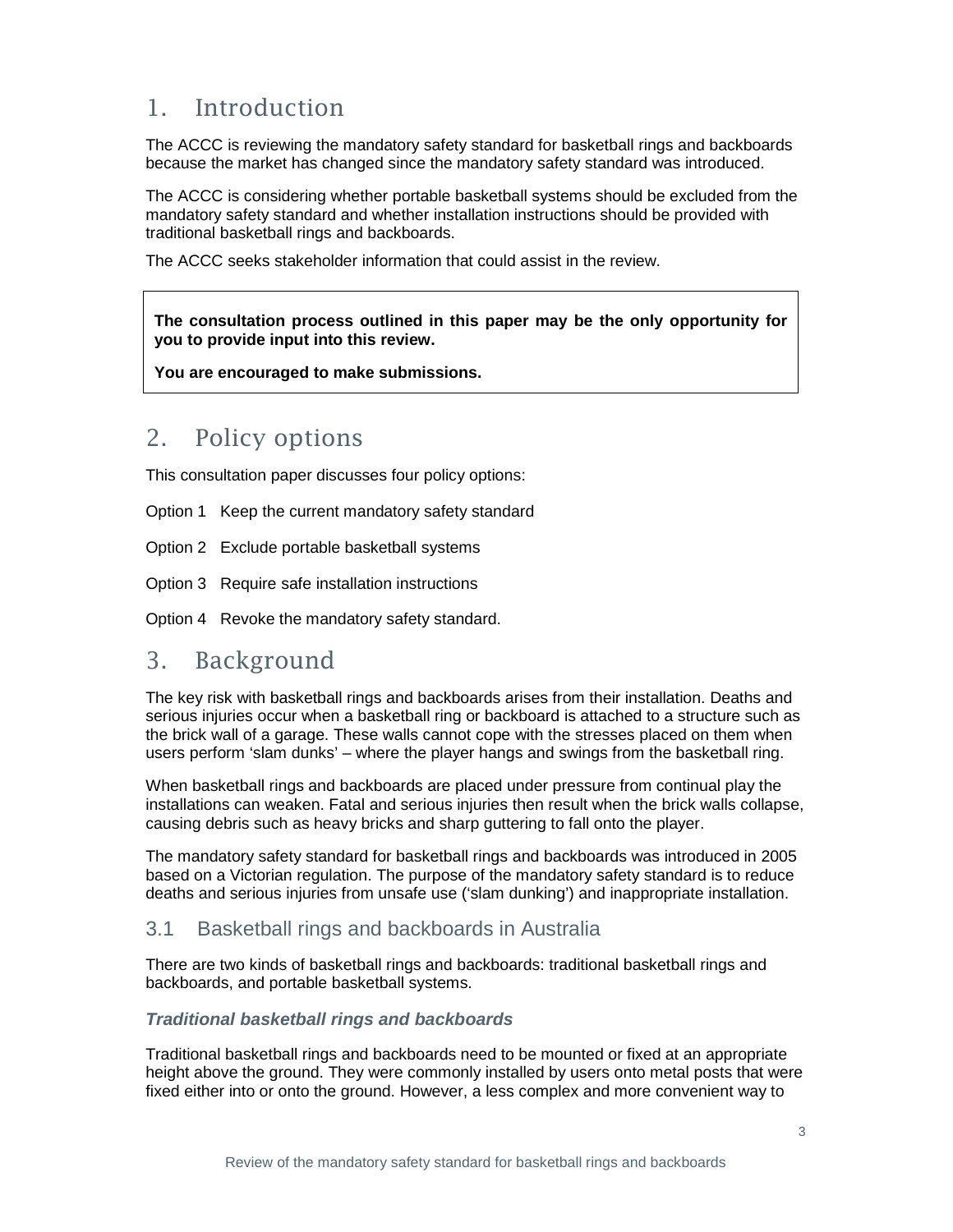install these traditional basketball rings and backboards was to mount them onto existing structures such as a brick wall of a garage or home.

#### **Portable basketball systems**

Portable basketball systems usually require some form of initial assembly. They generally have a hollow plastic base that needs to be filled with sand or water to keep the system stable and prevent it from falling over. They often have wheels on the base that allow the system to be put away after use or be used in various outdoor locations around the home. The height of the ring is often adjustable to accommodate users of different ages, heights and skill levels.

#### **The market**

Basketball rings and backboards are widely available in a range of stores throughout Australia and online. Most products aimed at consumers are manufactured in China and the USA. There are a number of Australian manufacturers whose products are mostly optimised for clubs or institutions, rather than home use.

Since the mandatory safety standard was implemented in 2005, the retail market for basketball rings and backboards in Australia has moved predominantly to portable basketball systems and away from traditional basketball rings and backboards.

We surveyed basketball products sold online and found that 90 per cent are portable basketball systems and 10 per cent are traditional basketball rings and backboards. Two leading Australian suppliers indicated that 80-90 per cent of their sales are portable basketball systems while 10-20 per cent are traditional basketball rings and backboards. These suppliers also said there has been a spike in sales of portable basketball systems between 2013 and 2015.

## 3.2 Injuries and deaths involving basketball rings and backboards

Before the mandatory safety standard was introduced in 2005 there were three known deaths in Australia associated with the use of traditional basketball rings and backboards. These occurred in 1996, 1998 and 2002. Since 2005, there has been one death associated with a traditional basketball ring and backboard. This was in 2012 and involved a product that complied with the mandatory safety standard.

Portable basketball systems do not appear to present the same hazard as traditional basketball rings and backboards. Despite their popularity, no deaths have been associated with portable basketball systems.

Although the rate of deaths decreased since 2005, the rate of injuries associated with all basketball rings and backboards has increased (see Appendix A for more details). The likely reason for the increased injuries is the greatly increased rate of participation in basketball and an associated increase in the supply and use of portable basketball systems.

However, the majority of basketball ring and backboard injuries happen away from home at sports arenas, basketball courts and other non-domestic settings. Most injuries are not severe. Victorian emergency departments treat most basketball ring and backboard injury presentations and send them home without hospital admission (Appendix A).

Basketballers can be injured using traditional basketball rings and backboards or portable basketball systems, either from normal use or doing a 'slam dunk'. However, injuries are likely to be far less serious if a portable basketball system falls onto a user. These systems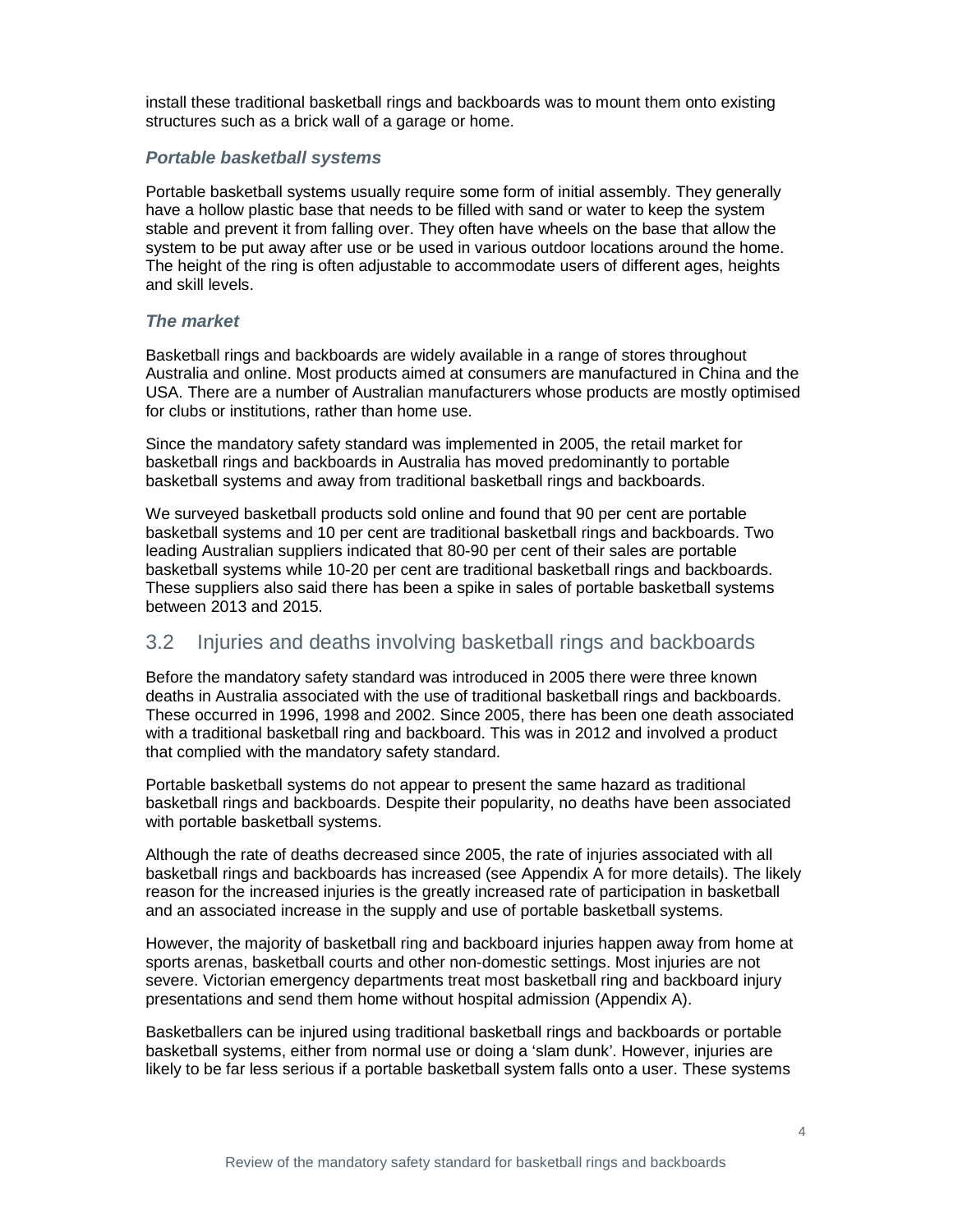are much lighter than the brick walls or similar structures that have killed users of traditional basketball rings and backboards.

#### 3.3 The mandatory safety standard

#### **Requirements**

There are no performance requirements for basketball rings and backboards. The mandatory safety standard prescribes warning label and information requirements only.

#### **On the product**

A basketball backboard must be permanently marked with the following warning:

WARNING: SWINGING ON THE RING MAY CAUSE SERIOUS INJURY OR DEATH

#### **With the product**

A basketball ring or backboard must be accompanied by certain information that must be marked on or affixed to the packaging. If the basketball ring or backboard is not supplied in packaging, the information must either be marked on the product or on a label or tag attached to the product. This information must be:

1) a warning that must contain the following words (in red text on a white background):

#### WARNING: IMPROPER INSTALLATION OR SWINGING ON THE RING MAY CAUSE SERIOUS INJURY OR DEATH

2) a warning symbol that is a stick figure hanging from the ring, in a red circle with a red line through it:



#### **Definition**

The mandatory safety standard does not define basketball rings and backboards. Shortly after it was introduced there was some confusion among suppliers about whether it applied to toy basketball rings and portable basketball systems.

The ACCC resolved the uncertainty and published guidance on the Product Safety Australia website to clarify that:

- toy basketball rings and backboards are not captured by the mandatory safety standard
- portable basketball systems are captured by the mandatory safety standard.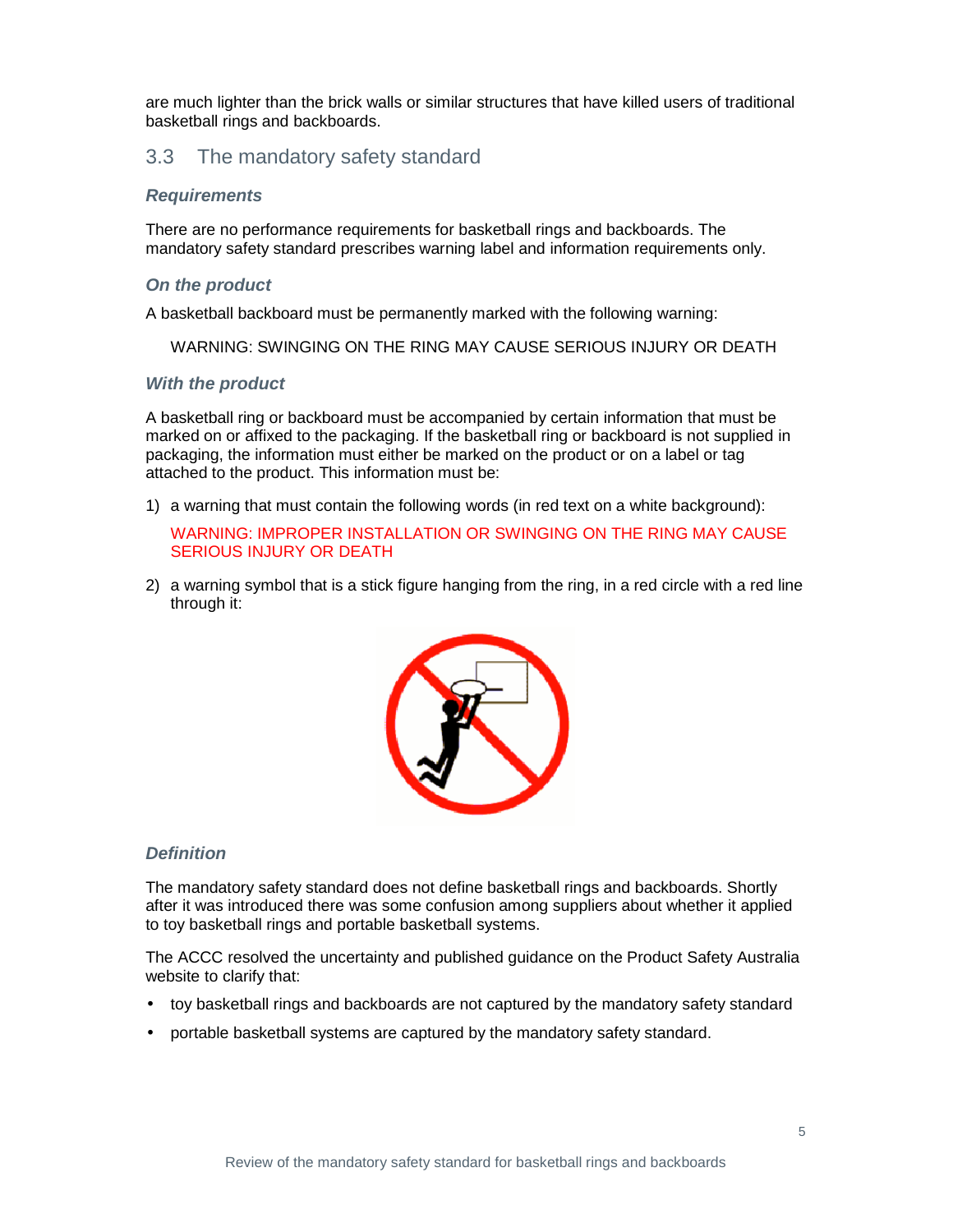# 4. International standards

There is no Australian voluntary standard for basketball rings but there are two relevant international standards:

- US standard ASTM F1882 Standard specification for residential basketball systems
- European standard EN 1270:2005 Playing field equipment Basketball equipment Functional and safety requirements, test methods.

The ACCC uses the following criteria when assessing whether international standards are appropriate for use in product safety standards in Australia:<sup>1</sup>

- 1) Addressing safety concerns: Is there evidence that the international standard provides an acceptable level of consumer safety?
- 2) Comparable jurisdiction to Australia: Is the international standard published or developed by a legitimate standards body or government agency from an economy or nation with comparable economic and regulatory processes to Australia?
- 3) Applicability to the Australian context: Is the international standard applicable and sufficient in the Australian context?

## 4.1 The US standard

The US standard differs from the mandatory safety standard because the primary concern in the Australian context is basketball rings affixed to a wall for home use. The US standard excludes basketball rings that are affixed to a wall. It applies to free standing basketball ring systems (i.e. including portable basketball systems) and requires prominent and detailed warnings that are visible to players. It also includes a range of performance and design specifications.

The US standard does not address the primary safety concern of the mandatory safety standard. The US standard is not applicable in this context and we do not consider it further.

#### 4.2 The European standard

1

The European standard differs from the mandatory safety standard because the primary concern in the Australian context is basketball rings that are affixed to walls for home use. The European standard does not apply to home basketball equipment and it considers such equipment a toy. The European toy standard, EN 71.1:2014 Safety of toys Part  $1 -$ Mechanical and physical properties, does not refer to basketball rings and does not include sporting equipment. The European standard includes a range of performance and design specifications for basketball equipment not intended for home use.

The European standard does not address the primary safety concern of the mandatory safety standard. The European standard is not applicable in this context and we do not consider it further.

<sup>&</sup>lt;sup>1</sup> ACCC, International standards for the safety of consumer products - criteria for acceptance, ACCC policy principles, 22 July 2015, www.productsafety.gov.au/content/index.phtml/itemId/1014180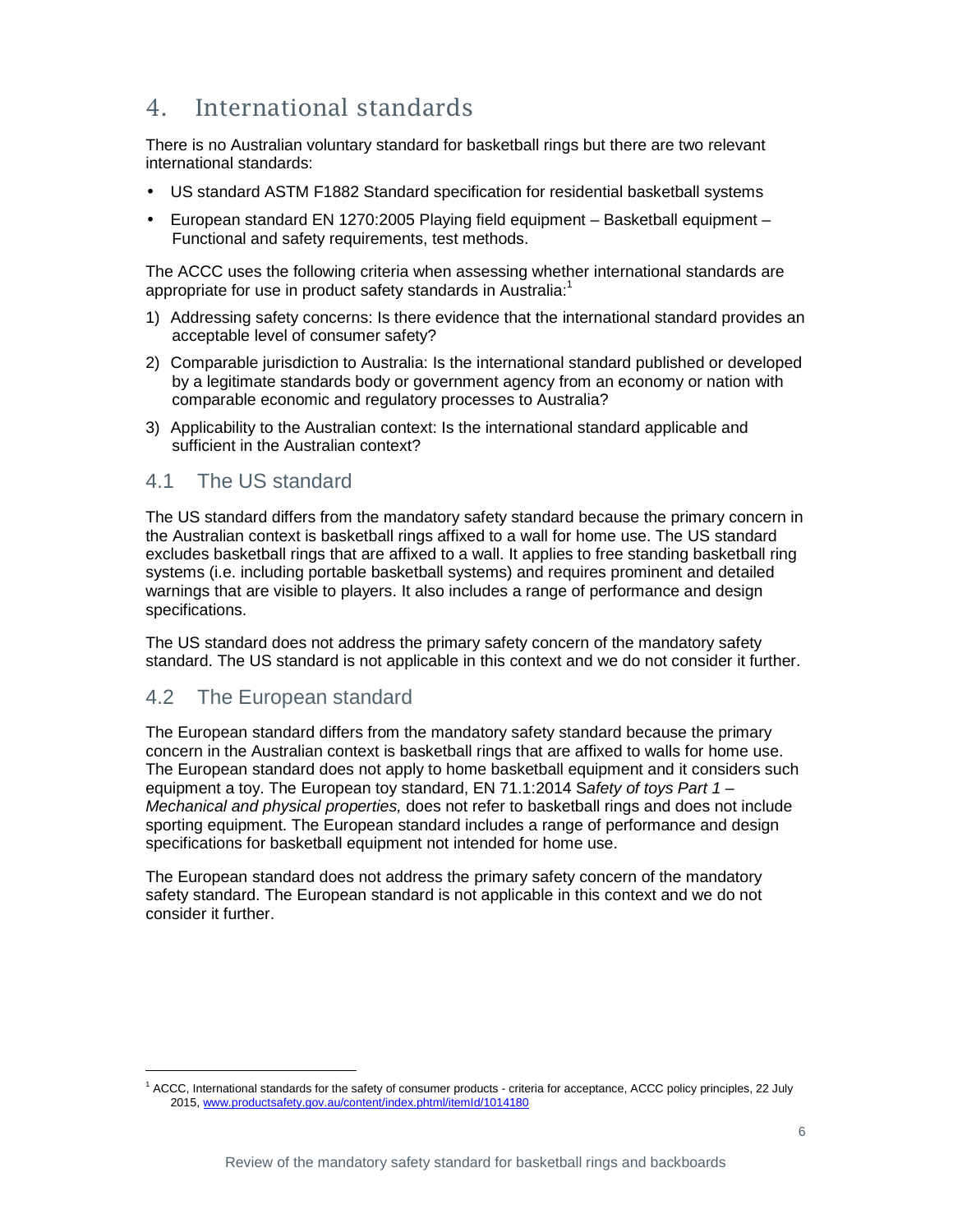## 5. Installation issues

As previously discussed, the main danger associated with basketball rings and backboards arises from their installation and from users performing 'slam dunks'.

Various stakeholders have published information about ways to install basketball rings and backboards. The ACCC published a Safety Alert in 2005 (Appendix B, still available at www.productsafety.gov.au) to raise consumer awareness and provide guidance:

- on how deaths and serious injuries occur
- to not use basketball rings and backboards mounted on brickwork
- to remove basketball rings and backboards that are installed on brick walls
- to not install basketball rings onto brickwork
- to never hang or swing from a basketball ring
- on how to install a basketball ring and backboard onto a steel post
- on how to install the steel post into concrete footings
- to consult a structural engineer if in any doubt about the safety or stability of the installation.

The current mandatory safety standard requires a warning to consumers that improper installation may result in serious injury or death. However, there is no requirement for suppliers to provide detailed installation instructions on how to install a basketball ring and backboard so that it can be used safely, accounting for foreseeable use and misuse.

A requirement to provide installation instructions on how a consumer should install the basketball ring and backboard so the installation is safe could enhance the current warning about improper installation. This could specify:

- $\bullet$  the type of structure that the basketball ring or backboard must be installed on  $-$  such as a metal post concreted into the ground, including the size of the concrete footing
- the type of structure that must not be used such as a brick wall, unless a structural engineer has approved the installation
- how to achieve an installation that does not fail or that fails safely, if a user swings on the ring.

## 6. Detailed description of policy options

## Option 1 - Keep the current mandatory standard (status quo)

#### **Description**

Maintaining the status quo would mean no changes to the mandatory safety standard for basketball rings and backboards. The mandatory safety standard would continue to apply to both traditional basketball rings and backboards and to portable basketball systems. It would continue to prescribe warning label and information requirements only.

#### **Benefits**

The mandatory safety standard has been effective and there have been fewer deaths associated with basketball rings and backboards. These benefits would continue.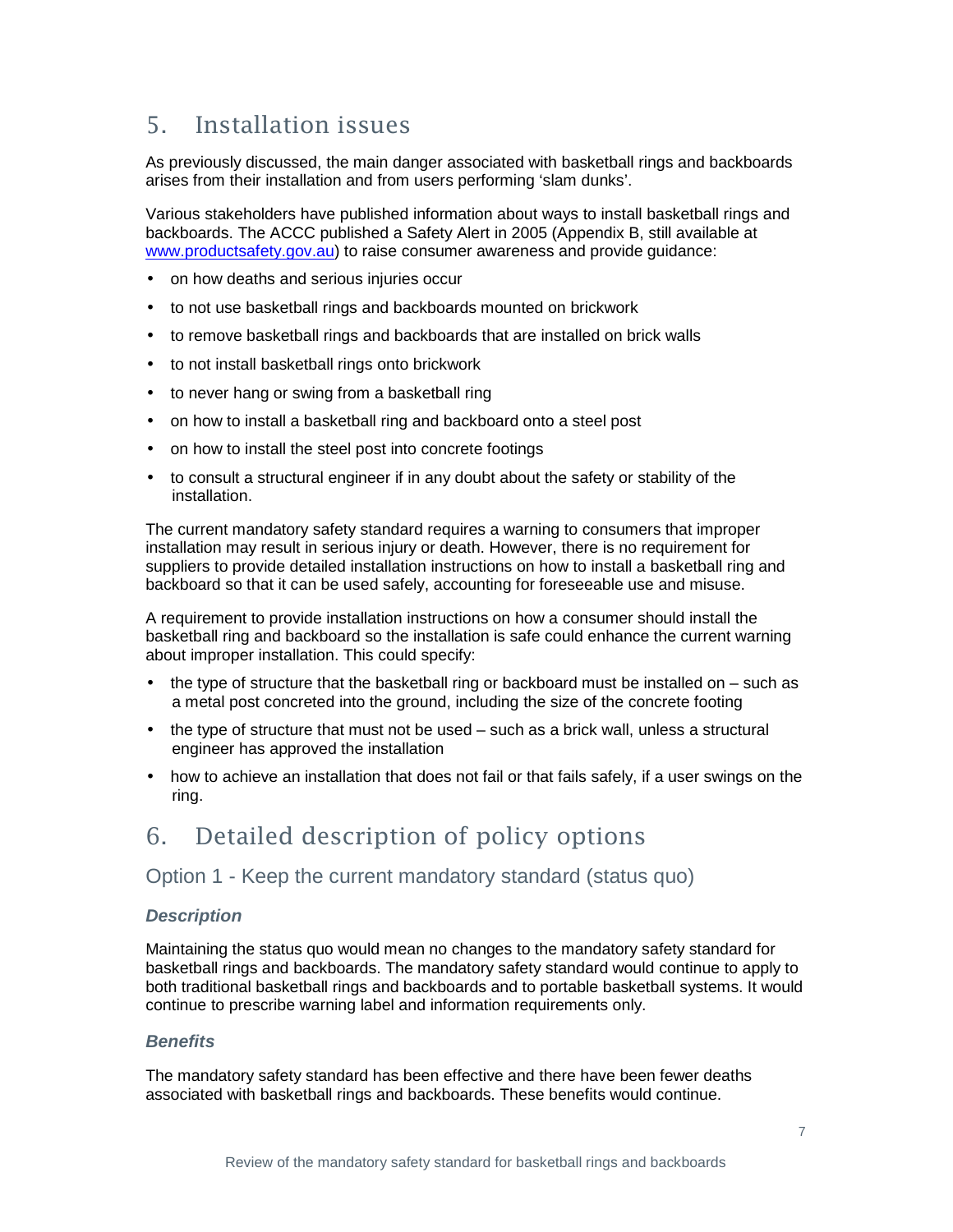#### **Limitations**

Basketball rings and backboards would still be subject to the same mandatory safety standard that suppliers must currently meet before they can legally supply them, with the same regulatory burden.

There would be no additional costs to government beyond those already incurred in administering the mandatory safety standard.

Suppliers would continue to supply products with specific warnings for the Australian market. Suppliers would continue to re-label products designed for other markets since international standards do not address the primary concern about basketball rings and backboards installed on walls around the home. The cost of continued compliance is likely to be low as the mandatory safety standard does not impose performance requirements.

Suppliers of portable basketball systems would continue to incur compliance costs even though these systems do not appear to present the same hazard as traditional basketball rings and backboards and the regulation was not intended to capture these products. Although compliance costs are limited to warning labels and information requirements, portable basketball systems account for most of the market and unnecessary compliance costs paid by suppliers may distort the market.

## Option 2 - Exclude portable basketball systems

#### **Description**

This option would retain the mandatory safety standard for traditional basketball rings and backboards but amend the standard to exclude portable basketball systems. There is no evidence to indicate that portable basketball systems present the same hazard as the traditional basketball rings and backboards that prompted the introduction of the mandatory safety standard.

#### **Benefits**

The reduced rates of death associated with traditional basketball rings and backboards are likely to continue.

Suppliers of portable basketball systems, inadvertently captured by the regulation, would no longer need to comply with the mandatory safety standard. This would reduce regulatory costs for those suppliers – which is most of the market. Some suppliers could choose to continue to supply portable basketball systems with the current warning and information.

The general provisions of the Australian Consumer Law (ACL) would remain available to consumers and the ACCC when dealing with suppliers of portable basketball systems.

The ACCC would still be able to pursue suppliers of traditional basketball rings and backboards – the products of concern – with penalties under the ACL if they breach the mandatory safety standard.

#### **Limitations**

Despite their popularity, no deaths have been associated with portable basketball systems.

Basketballers may risk injury if they hang and swing from the ring of a portable basketball system but available injury data does not indicate that this is a significant safety problem.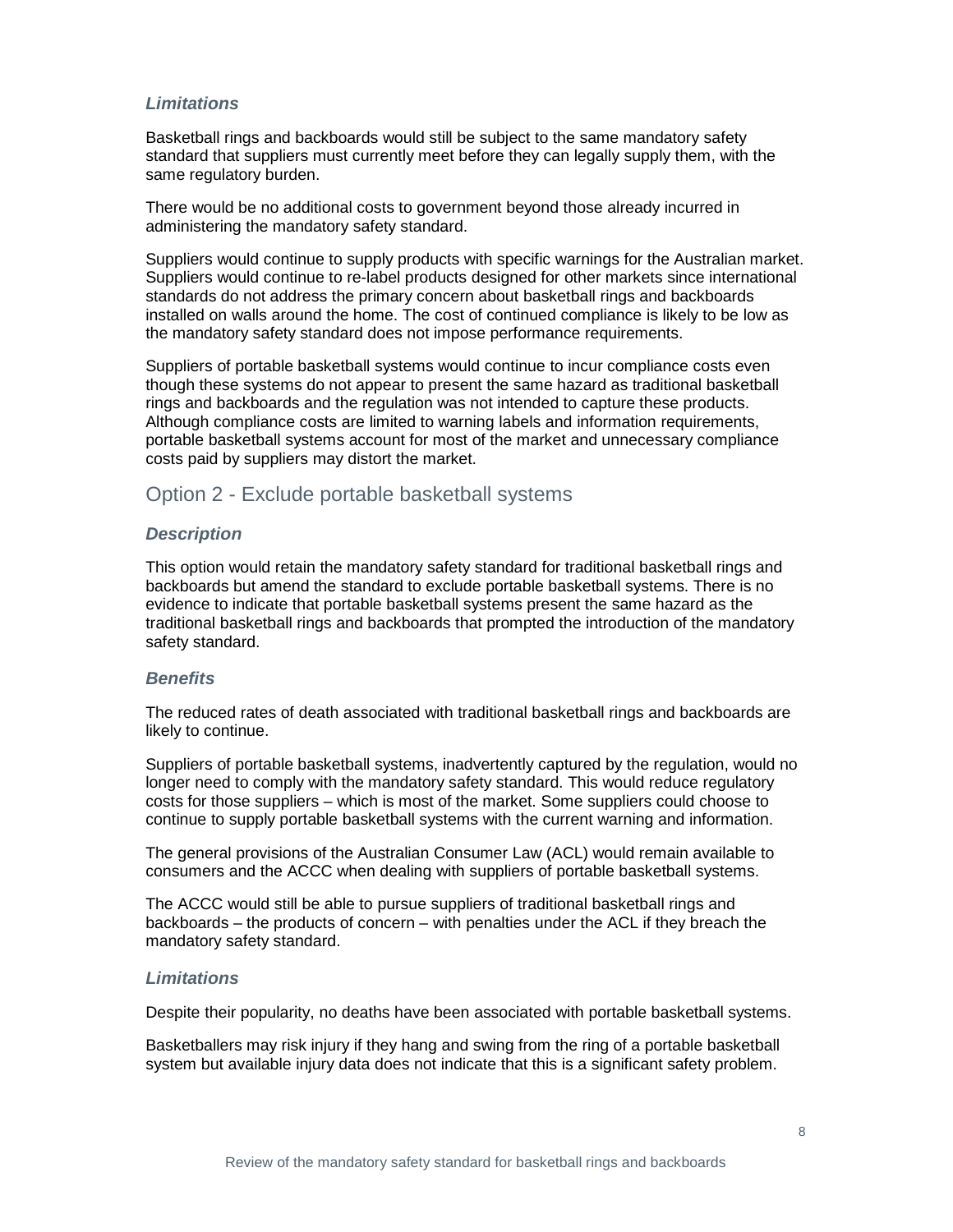However, there is a small risk that without the currently mandated warnings, there may be more injuries associated with these products.

There would also be awareness and education costs associated with changing the standard to ensure that suppliers and consumers understand the relative risks associated with both traditional basketball rings and backboards and portable basketball systems.

**We encourage suppliers to comment on any reduced compliance costs if portable basketball systems were excluded from the mandatory safety standard.**

#### Option 3 - Require safe installation instructions

#### **Description**

The mandatory safety standard would continue to apply to both traditional basketball rings and backboards and to portable basketball systems. It would continue to prescribe warning label and information requirements.

This option would include an additional requirement to provide safe installation instructions with traditional basketball rings and backboards. This requirement would not extend to portable basketball systems.

#### **Benefits**

The requirement for safe installation instructions would enhance the current mandatory safety standard by providing consumers with information on how to achieve a safe installation. This would enhance the effectiveness of the mandatory safety standard in reducing deaths and serious injury that arise from unsafe installations.

#### **Limitations**

•

Suppliers of traditional basketball rings and backboards would be subject to increased regulatory burden. The cost of compliance may increase by a small amount, but remain relatively low overall, as the mandatory safety standard does not impose performance requirements.

Suppliers would continue to supply products with specific warnings for the Australian market, and they would also be required to provide safe installation instructions.

Suppliers would continue to re-label products designed for other markets since international standards do not address the primary concern about basketball rings and backboards installed on walls around the home.

There would also be awareness and education costs associated with changing the standard to ensure that suppliers and consumers understand the relative risks associated with both traditional basketball rings and backboards and portable basketball systems.

**We encourage suppliers to comment on any compliance difficulties and costs to provide safe installation instructions with traditional basketball rings and backboards.**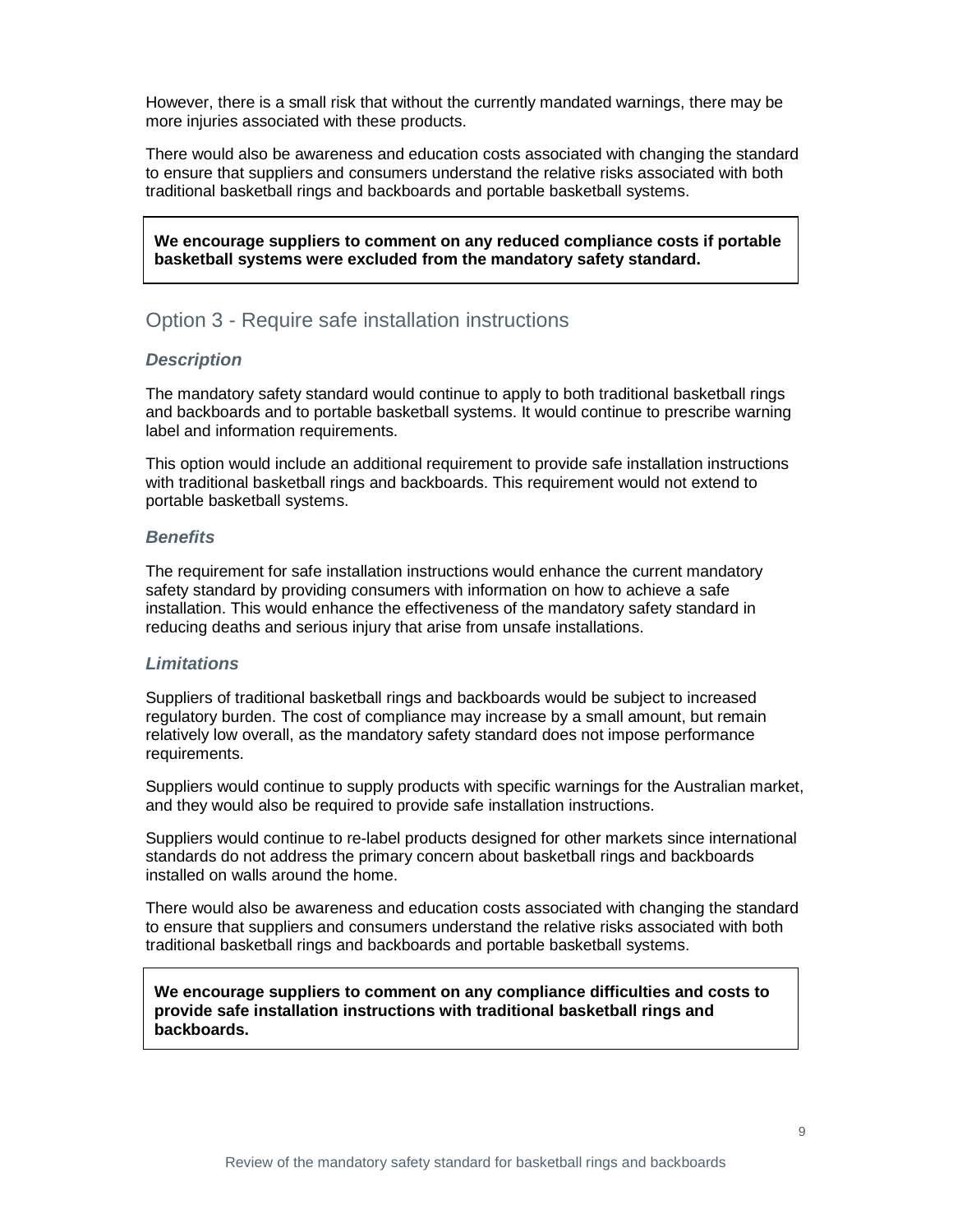## Option 4 - Revoke the mandatory safety standard

#### **Description**

Most consumer goods in Australia are not regulated by mandatory safety standards. Revoking the mandatory safety standard would mean suppliers would still need to have regard to the consumer protection provisions of the Australian Consumer Law (ACL). The ACL provides consumers with specific protections for consumer transactions called statutory consumer guarantees that apply every time they purchase goods or services. One of those guarantees is that goods will be of acceptable quality, meaning they are safe and fit for purpose.

Consumer protections also exist to safeguard against suppliers engaging in conduct that is likely to be misleading or deceptive. Additionally, there are provisions for injury reporting, recalls and product liability. These provisions give suppliers an incentive to ensure that the goods they supply are safe. The ACCC would still be able to take safety action if needed – for example, through recalls.

#### **Benefits**

There would be no direct compliance costs for industry under this option. Any compliance implications for suppliers importing products into Australia would be removed, which may result in lower prices and a wider range of products becoming available to Australian consumers.

#### **Limitations**

Without the mandatory safety standard, the general ACL provisions may be insufficient. A lack of consumer awareness around the hazards associated with the installation of basketball rings and backboards and users swinging from the ring, could lead to an increase in death and injury. Consumers may also need to assess the safety of basketball rings and backboards in more detail. This could reduce consumer and retailer confidence in the recreational use of basketball rings and backboards and in the safety of these products.

## 7. Preliminary position

The ACCC is currently of the view that the greatest net benefit for consumers, suppliers and regulators is likely to come from combining Option 2 and Option 3. This would exclude portable basketball systems from the mandatory safety standard and require suppliers to provide safe installation instructions for traditional basketball rings and backboards.

The reduced regulatory costs for portable basketball system suppliers could offset the increased costs for suppliers to provide safe installation instructions for traditional basketball rings and backboards. We encourage suppliers to provide us with their estimates of any reduction in costs under Option 2 and any increase in costs under Option 3.

Stakeholder submissions to this consultation will help us test the above positions and to recommend the most appropriate option to the Minister.

The Office of Best Practice Regulation (OBPR) has advised that a Regulation Impact Statement (RIS) may not be required as the proposed changes are likely to be administrative and minor.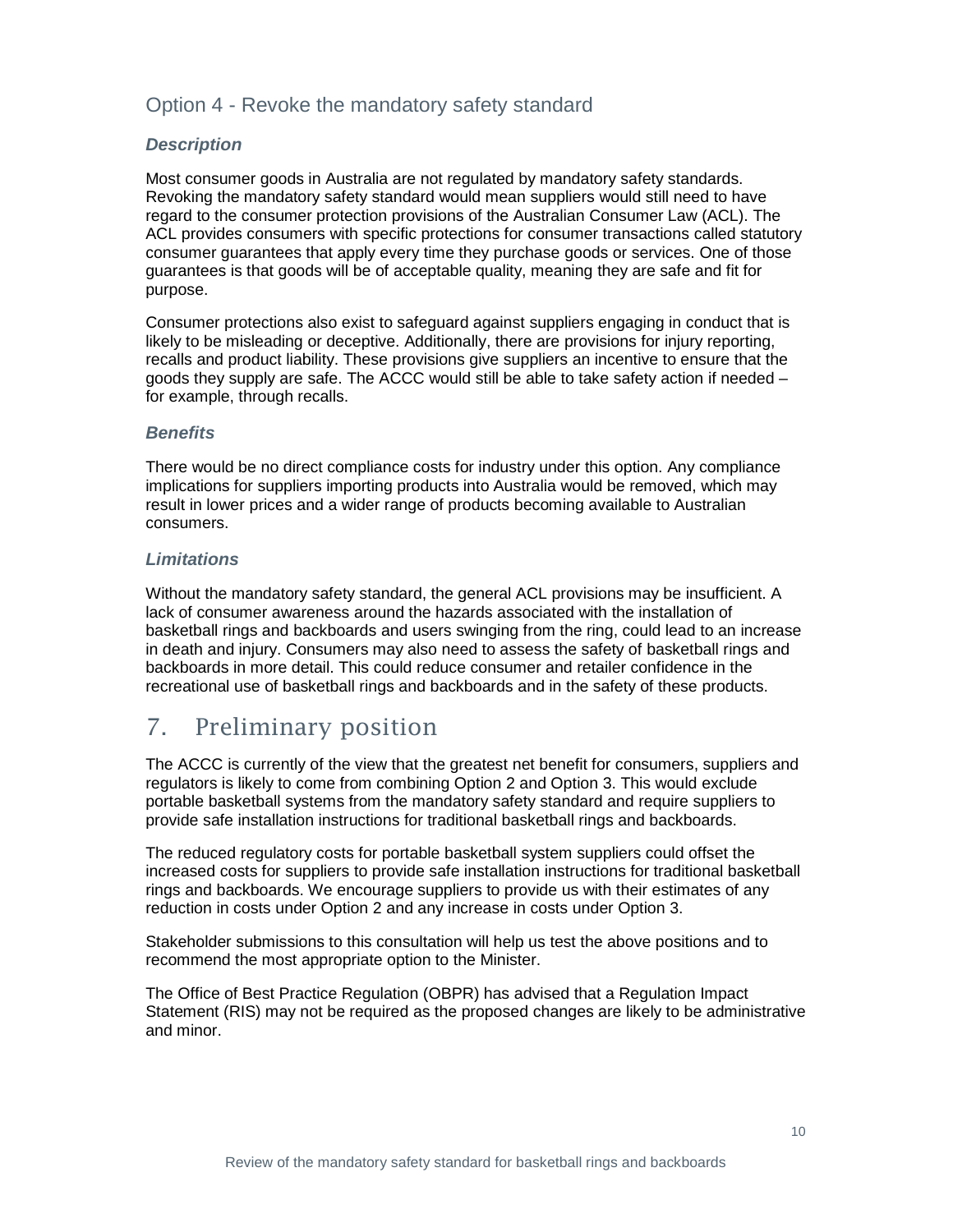# 8. Consultation questions

Please consider the following questions when making a submission:

- 1. Should we exclude portable basketball systems from the mandatory safety standard, and why?
- 2. How much would this reduce compliance costs?
- 3. Should we require suppliers to provide safe installation instructions with traditional basketball rings and backboards, and why?
- 4. How much would this increase compliance costs?
- 5. Should suppliers improve the consumer warnings on traditional basketball rings and backboards?
- 6. What option do you prefer, and why?
- 7. Are there any other safety issues or policy options that the ACCC should consider?
	- 8. Do you have any other comments?

## 9. Have your say

The ACCC invites stakeholders and interested parties to comment on these policy options.

Consultation is open from 12 October 2016 to 25 November 2016.

The ACCC prefers submissions via the ACCC consultation hub at consultation.accc.gov.au.

The ACCC will alert stakeholders and interested parties to the consultation through the Product Safety Australia website www.productsafety.gov.au and business.gov.au.

Alternatively, email submissions to productsafety.regulation@accc.gov.au or via post:

**Director** Standards and Policy Consumer Product Safety Branch Australian Competition and Consumer Commission GPO Box 3131 CANBERRA ACT 2601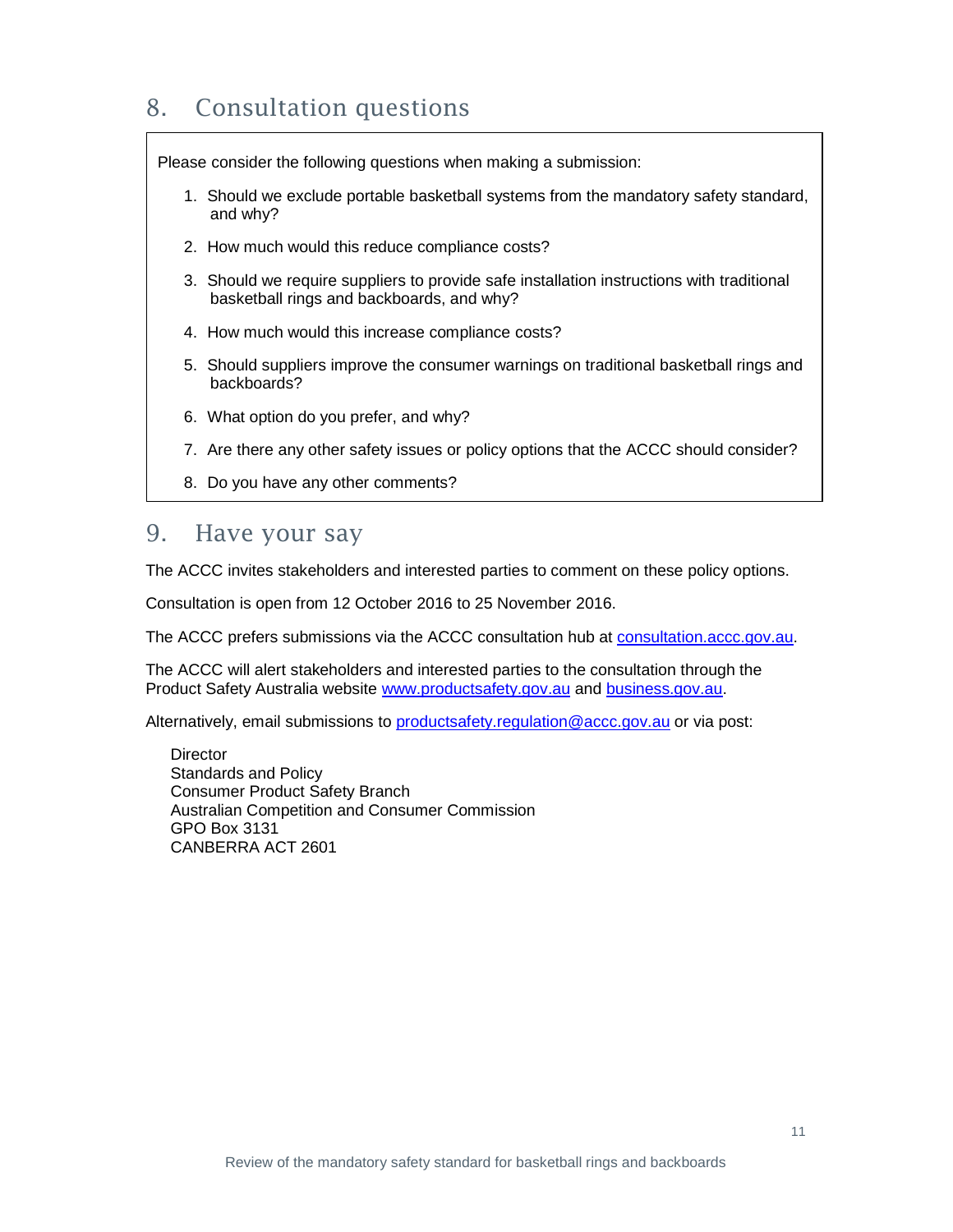# Appendix A - Basketball rings and backboards injuries

Source: a 2013 Victorian Injury Surveillance Unit (VISU) report

The report does not distinguish between portable basketball systems and traditional basketball rings and backboards.

The report provides the following key injury statistics:

#### **Annual injury rates**

- Before July 2005, there was an average of 13 injuries per year in Victoria.
- After July 2005, there has been an average of 20 injuries per year in Victoria.

#### **Location of injury**

- 38 per cent occurred in sports arenas or basketball courts
- 38 per cent occurred at home
- 10 per cent occurred at schools and other educational institutions
- 14 per cent occurred in other settings

#### **Mechanism of injury**

- 28 per cent occurred when the basketball ring or backboard fell onto the user
- 26 per cent occurred when a user fell onto or against a basketball ring or backboard

#### **Nature of treatment**

- 11 per cent were admitted to hospital for treatment
- 89 per cent were treated in the emergency department and sent home

#### **Nature of injury**

- 39 per cent were open wounds
- 21 per cent were fractures
- 13 per cent were dislocations, sprains and strains
- 5 per cent were intracranial injuries

#### **Body region injured**

- 39 per cent were to the head, face or neck
- 36 per cent were to the wrist or hand
- 10 per cent were to the elbow or forearm.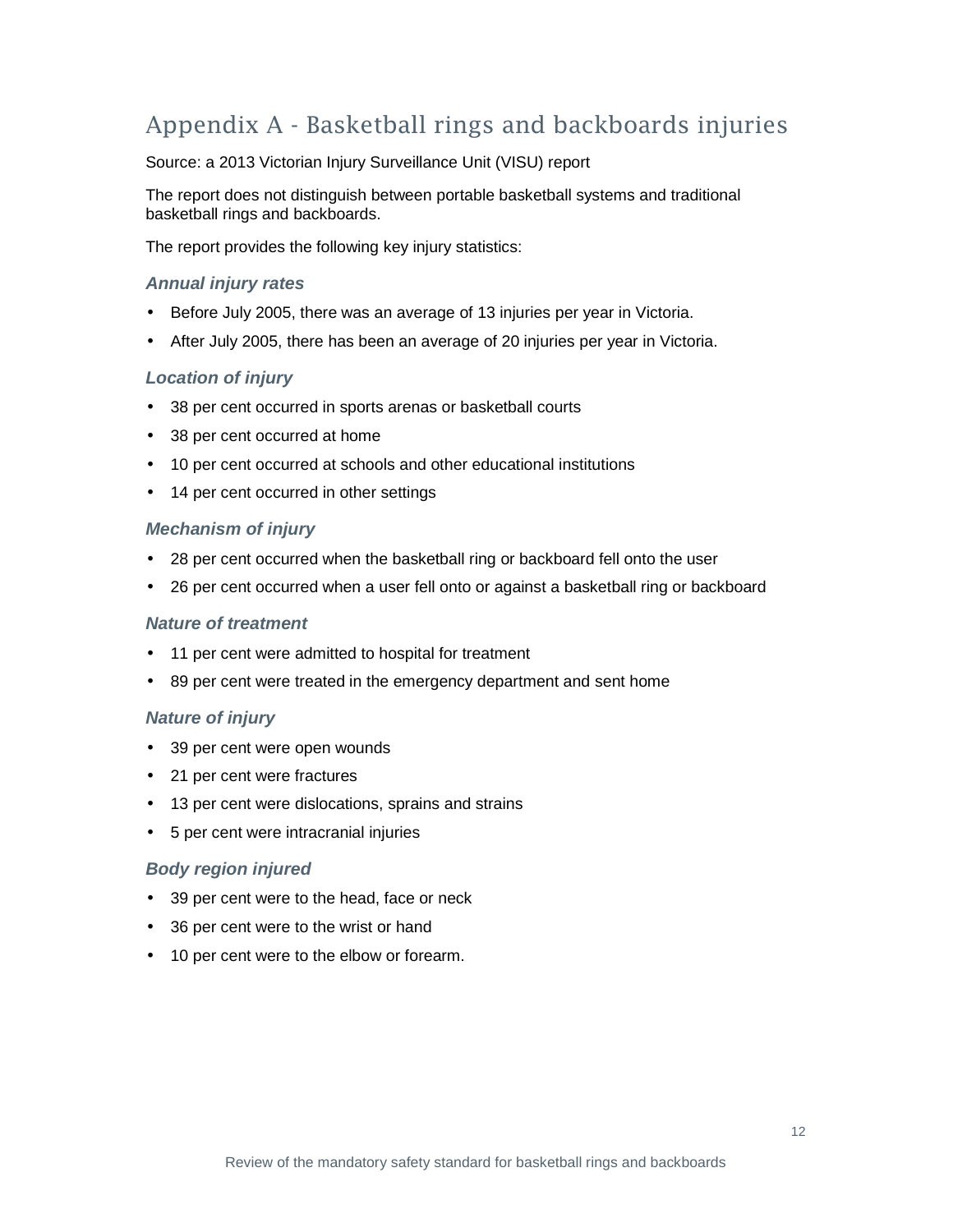## Appendix B - ACCC 2005 Safety Alert

(Part 1 of 2)



the structure supporting a basketball ring<br>collapsed on top of them. These deaths<br>occurred after the player held on to the basketball ring.

Basketball rings installed on home<br>exteriors may not be able to support the<br>player's weight, making hanging or<br>swinging on the ring extremely dangerous.

#### **Fatal and serious** injuries result from<br>falling debris such as bricks and guttering.

When placed under pressure from continual play, the installation can<br>weaken.

Basketball rings and backboards installed<br>on brick walls—found on many garages<br>and above doors—are easily dislodged.

Check the structural soundness of any<br>wall or post that a basketball ring and<br>baskebaarl is attached to . Ideally, a<br>basketball ring and backboard should be<br>fixed to a 'hot dip' galvanised steel post.

#### Fix the basketball ring and backboard to a 'hot dip' galvanised steel post

- A ring and backboard should be fixed A min and backonard snowled be mean<br>to a 'hot dip' galvanised steel post<br> $-90$  mm x 90 mm with a 5 mm wall<br>thickness. Hot dipped galvanised steel<br>has a longer life than ordinary<br>galvanised steel, which helps to resist<br>rus
- The post should be set at a minimum<br>of 800 mm into a mass concrete footing of 500 mm x 500 mm<br>(or 500 mm diameter) by one metre deep.
- > Follow the manufacturer's instructions when attaching the<br>basketball ring to the backboard, and<br>the backboard to the post.

#### Check the condition of the Installation

- > Check the stability of the post, brick wall or any other supporting structure<br>on a regular basis as the installation<br>can deteriorate over time.
- > Ensure that water does not pond at the post footing. This is especially<br>important in salt water environments

Consult a structural engineer if you have<br>any doubt about the safety or stability of<br>the installation.

#### Safe Installation of basketball rings



#### **SAFETY WARNING**

Under the *Trade Practices Act 1974*,<br>new basketball rings and backboards are required to carry warnings.

Accompanying the product<br>at the time of sale:

#### WARNING: IMPROPER<br>INSTALLATION OR SWINGING ON THE **RING MAY CAUSE SERIOUS INJURY** OR DEATH



Permanently fixed to the backboard

WARNING: SWINGING ON THE RING<br>MAY CAUSE SERIOUS INJURY OR

For further information: **ACCC Infocentre 1300 302 502** www.accc.gov.au<br>PO Box 1199 Dickson ACT 2602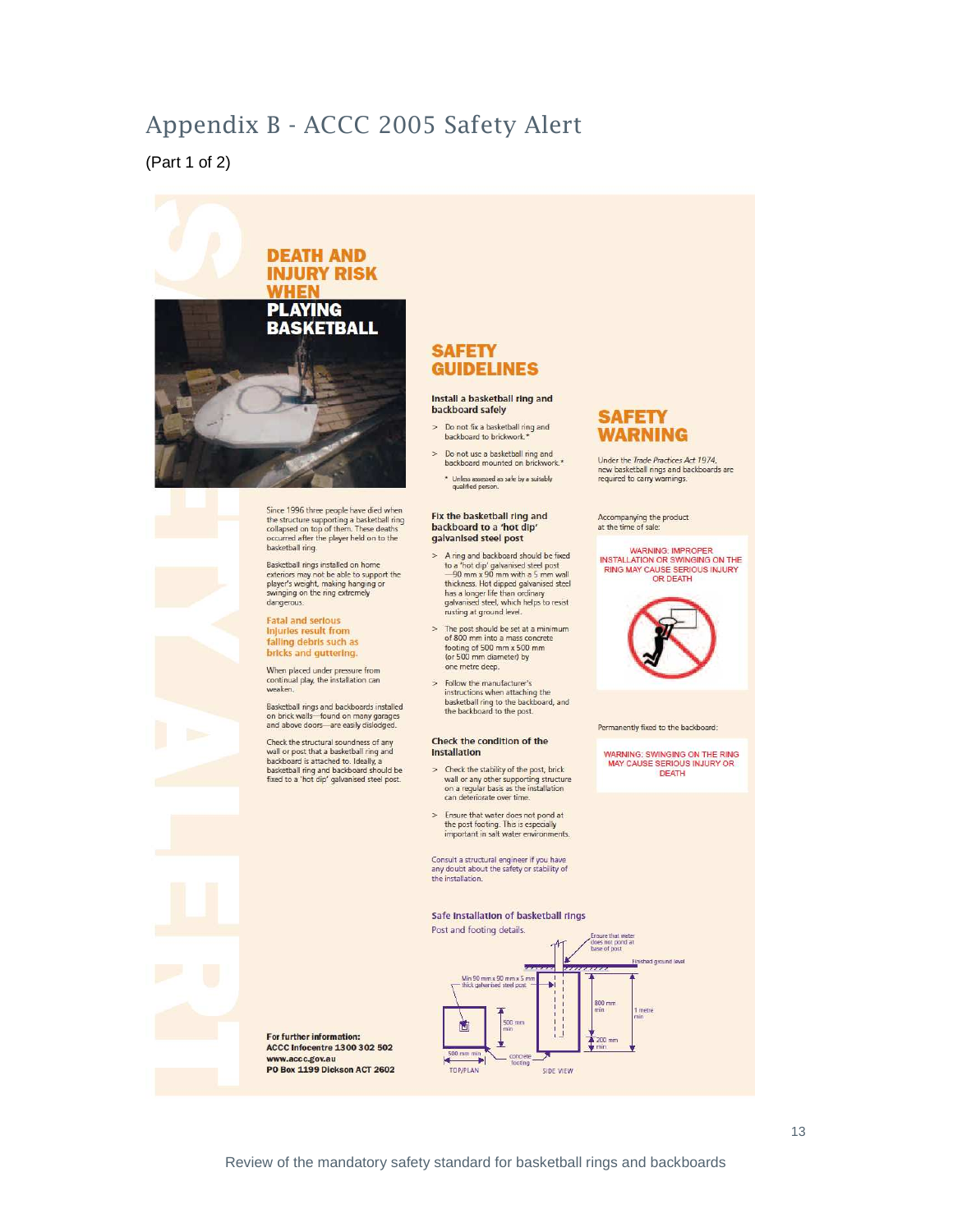#### (Part 2 of 2)